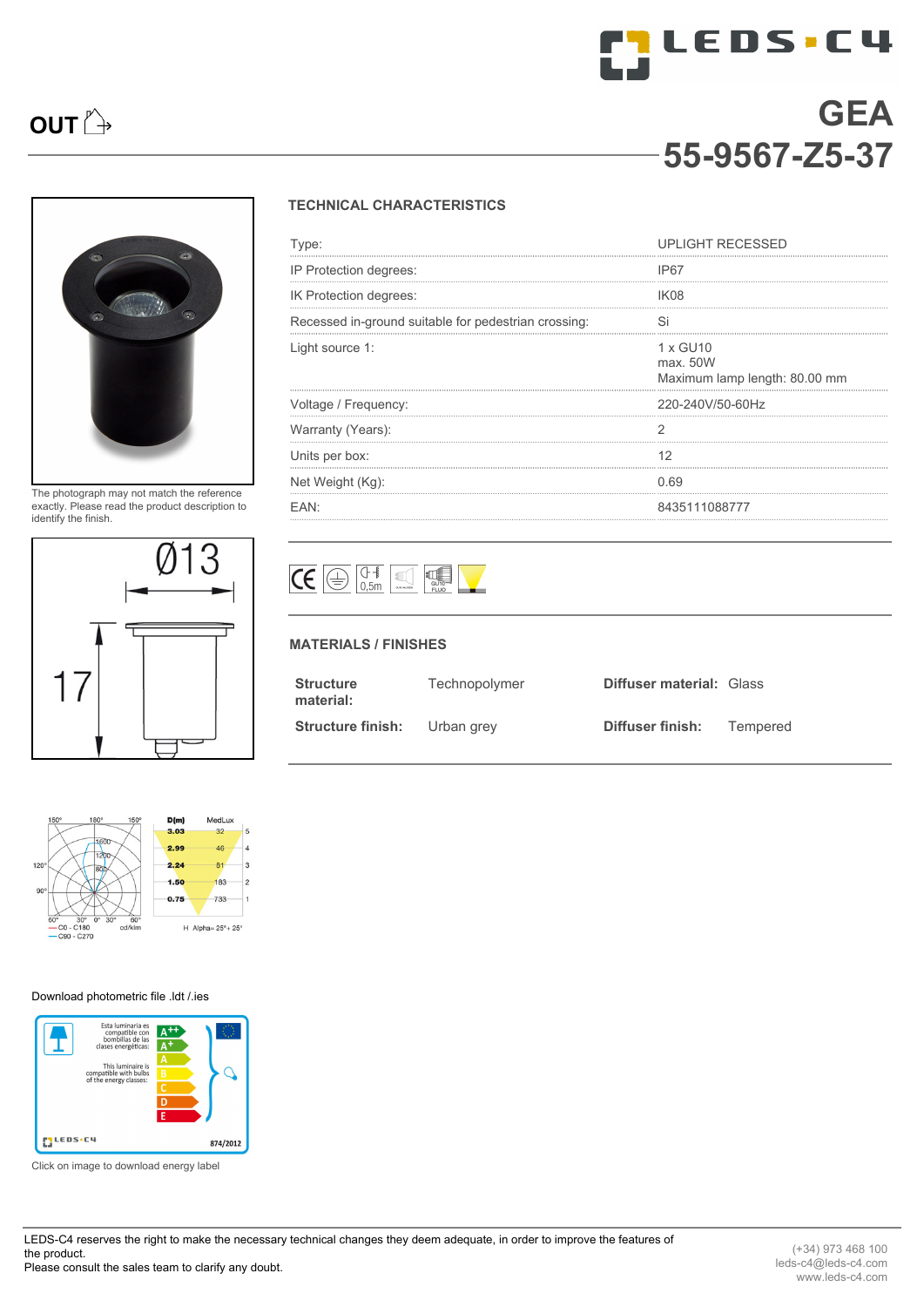# <mark>rj</mark> LEDS.C4<br>Lj

| Luminaire<br>55-9567-Z5-37<br>Code<br>Name<br>Eulumdat<br>Line                                                                                                    | HALOPAR 16 50W Aluminium-Reflektor |                                             | Measurem.<br>55-9567-Z5-37<br>Code<br>Name<br>14-02-2014<br>Date | HALOPAR 16 50W Aluminium-Reflektor             |                                                            | Lamp<br>Code<br>Number<br>Position | HALOPAR 16 50W                            |
|-------------------------------------------------------------------------------------------------------------------------------------------------------------------|------------------------------------|---------------------------------------------|------------------------------------------------------------------|------------------------------------------------|------------------------------------------------------------|------------------------------------|-------------------------------------------|
| Efficiency                                                                                                                                                        | 100.00%                            |                                             | Coordinate system                                                | CG                                             |                                                            | <b>Total Flux</b>                  | 525.00 lm                                 |
| Maximum value                                                                                                                                                     | 1202.32 cd                         |                                             | Position                                                         | $C=0.00$ $G=1.00$                              |                                                            | Rotosymmetrical                    |                                           |
| Round Luminaire<br>Round Luminous Area                                                                                                                            |                                    | Diam.<br>Diam.                              | 51 mm<br>51 mm                                                   | Height<br>Height                               | 53 mm<br>0 <sub>mm</sub>                                   |                                    |                                           |
| Horizontal Luminous Area<br>Emitting area on Plane 0°<br>Emitting area on Plane 90°                                                                               |                                    | 0.002043 m2<br>$0.000000$ m2<br>0.000000 m2 |                                                                  | Glare area at 76°                              | Emitting area on Plane 180°<br>Emitting area on Plane 270° |                                    | 0.000000 m2<br>0.000000 m2<br>0.000494 m2 |
| <b>Symmetry Type</b><br><b>Measurement Distance</b>                                                                                                               |                                    | Rotosymmetrical<br>0.00                     |                                                                  | Maximum Gamma Angle<br><b>Measurement Flux</b> |                                                            | 180<br>525.20 lm                   |                                           |
| Operator<br>Temperature<br>Humidity<br><b>Notes</b>                                                                                                               |                                    | 25.00 °C<br>60.00%                          |                                                                  | Source voltage<br>Source current<br>Photocell  |                                                            |                                    |                                           |
| <b>Luminaire Lamps</b><br>Line<br>Code<br>Name<br>Pow. [W]<br>Q.tv<br>Flux [lm]<br>HALOPAR 16 50W<br>HALOPAR 16 50W - 50.00 W<br>Eulumdat<br>525.00<br>50.00<br>1 |                                    |                                             |                                                                  |                                                |                                                            |                                    |                                           |
| C.I.E.<br>F UTE                                                                                                                                                   | 82 94<br>97<br>100<br>100<br>1.00B |                                             |                                                                  | D DIN 5040<br><b>B NBN</b>                     | A60<br>BZ <sub>1</sub>                                     |                                    |                                           |

Diam=51mm

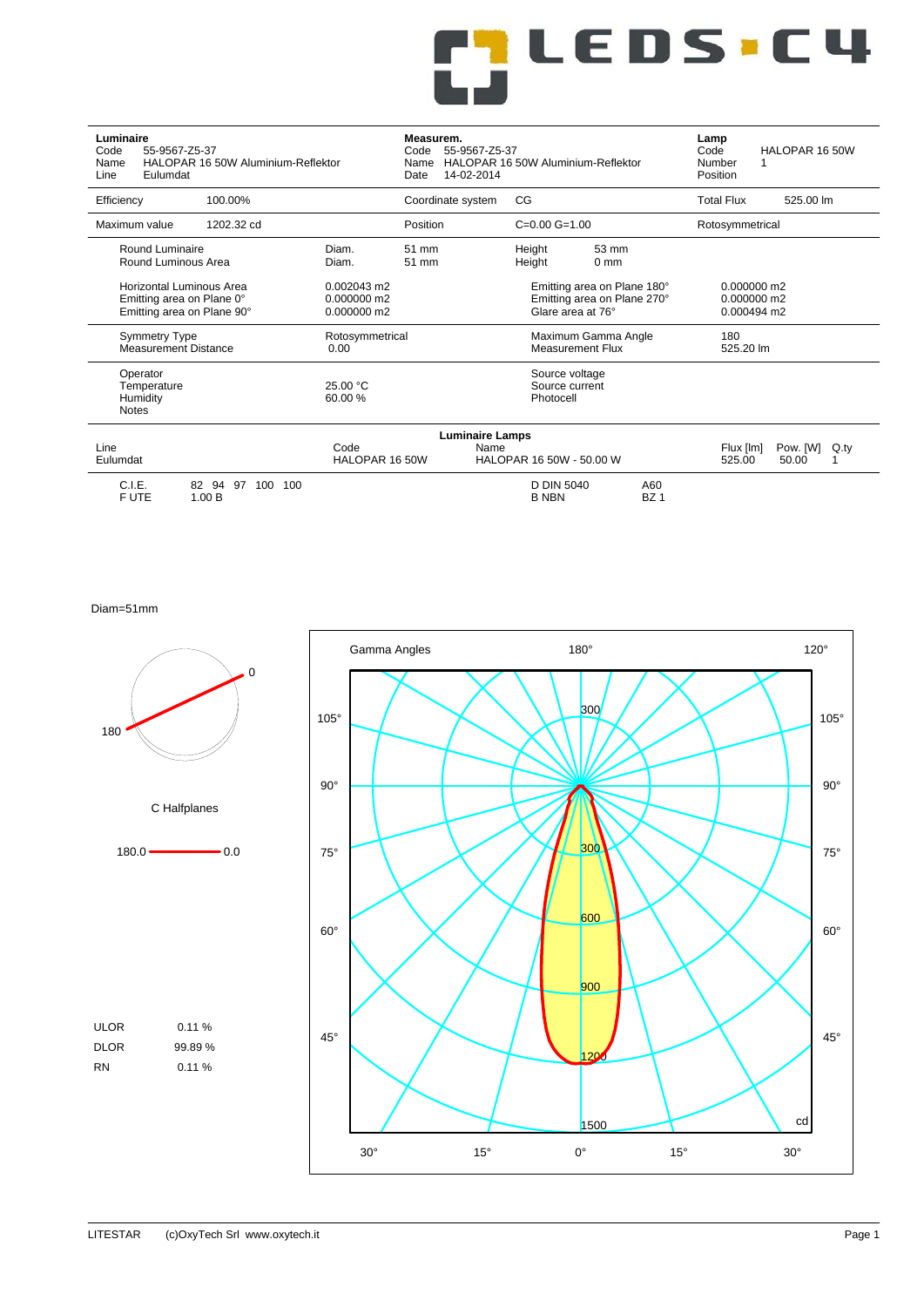